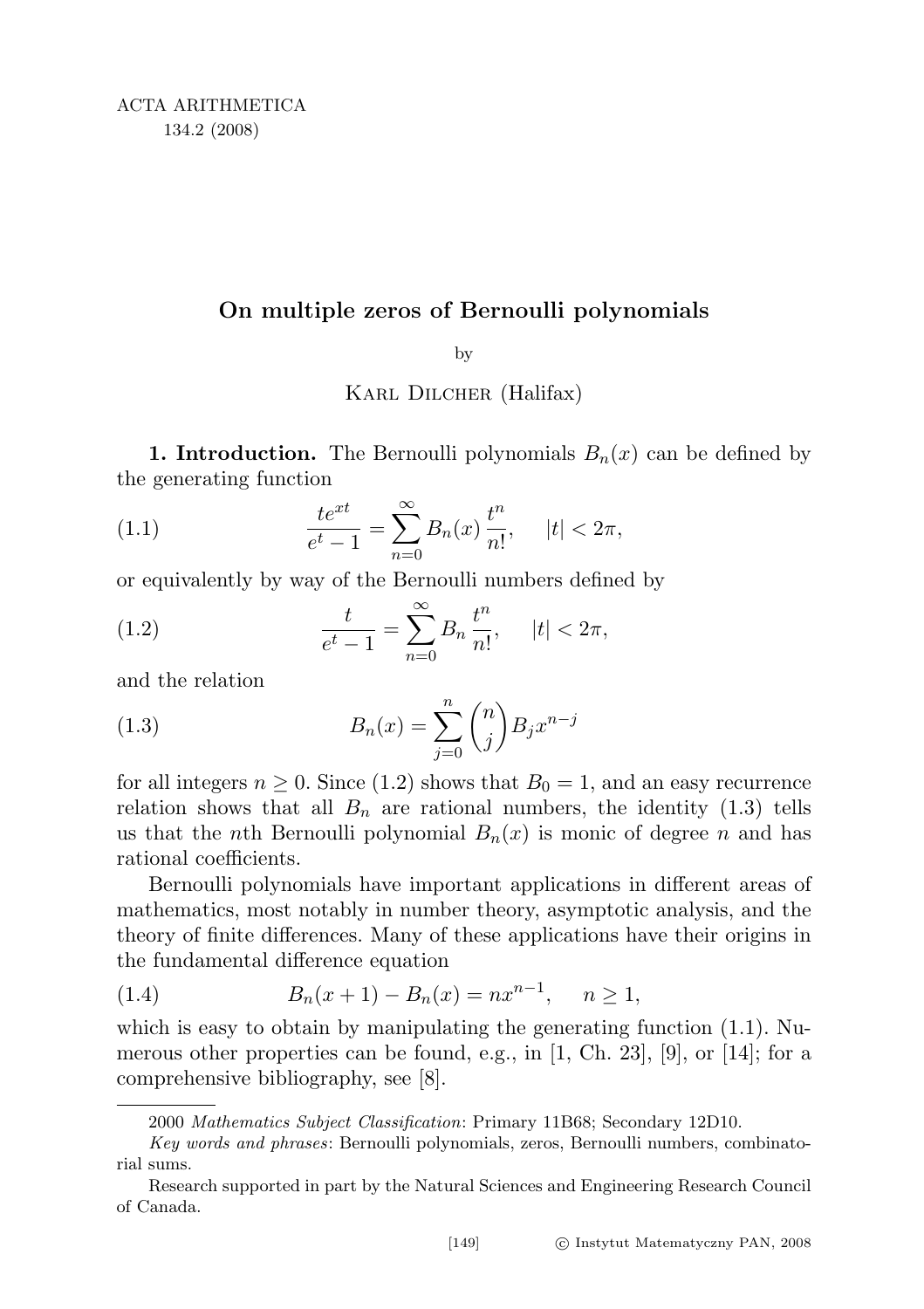Among the different aspects of Bernoulli polynomials, their zeros have also been studied quite extensively, both from an analytic and an algebraic point of view. For a brief summary of results, see [6]. One question that has been asked is that of the possibility of multiple zeros. While this is interesting in its own right, zero multiplicity properties of Bernoulli and related polynomials have been used in the study of certain diophantine equations involving sums of powers; see, e.g., [10], [15], or [4].

Along with a detailed study of various algebraic properties of Bernoulli polynomials, Brillhart [3] established the following result on multiple zeros of Bernoulli polynomials.

THEOREM 1 (Brillhart, 1969).

- (a)  $B_{2m+1}(x)$  has no multiple zeros for any  $m \geq 0$ .
- (b) Any multiple zero of  $B_{2m}(x)$  must be a zero of  $x^2 x b$ , with b a positive odd integer.

It appears that no further work on this problem has been published. It is the purpose of this paper to fill the gap left by Brillhart's result and to use the strong condition given in part (b) of his theorem, to prove

THEOREM 2. Bernoulli polynomials have no multiple zeros.

In Section 2 the reader will be reminded of some important properties of Bernoulli numbers and polynomials that are necessary for the proof, and some auxiliary results on combinatorial sums will be quoted or derived. Section 3 contains the proof of Theorem 2, and we conclude the paper with some additional remarks in Section 4.

2. Auxiliary results. We begin by quoting some basic properties of Bernoulli polynomials, for easy reference. First, it is obvious from (1.3) or (1.1) that  $B_n(0) = B_n$ , and by (1.4) we also have  $B_n(1) = B_n$  for  $n \geq 2$ . By manipulating the generating functions  $(1.1)$  and  $(1.3)$ , we get

(2.1) 
$$
B_n(1/2) = (2^{1-n} - 1)B_n,
$$

and together with the fact that  $B_{2n+1} = 0$  for all  $n \ge 1$ , we immediately see that 0, 1/2, and 1 are zeros of  $B_{2n+1}(x)$ . In fact, it was shown by Inkeri [13] that these are the only rational zeros of any Bernoulli polynomial; see also [3, p. 45, 59]. Another important property is that the derivative of the nth Bernoulli polynomial is, essentially, the  $(n-1)$ st, namely

(2.2) 
$$
B'_n(x) = nB_{n-1}(x), \quad n \ge 1.
$$

In other words, the Bernoulli polynomials form an *Appell sequence*. This identity follows easily from  $(1.1)$ , by taking the derivative with respect to x on both sides of the identity. Following Brillhart [3], we use (2.1) and (2.2)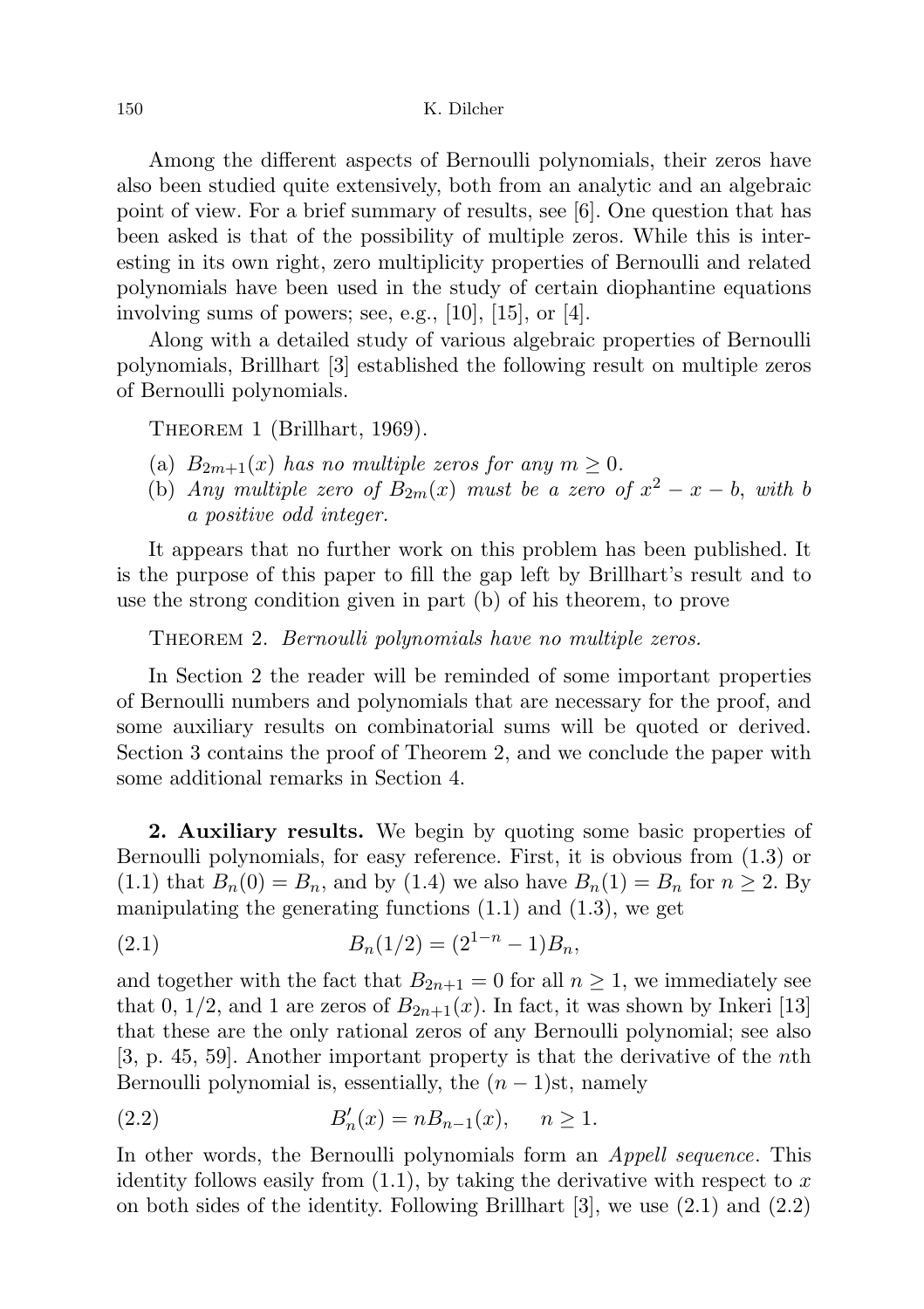to expand  $B_n(x)$  about  $x = 1/2$ , and obtain

$$
B_n(x) = \sum_{j=0}^n \binom{n}{j} (2^{1-j} - 1)(x - 1/2)^{n-j} B_j,
$$

and since the only nonzero odd-index Bernoulli number is  $B_1 = -1/2$ , we have

(2.3) 
$$
B_n(x) = \sum_{j=0}^{\lfloor n/2 \rfloor} {n \choose 2j} (2^{1-2j} - 1)(x - 1/2)^{n-2j} B_{2j},
$$

and this shows that  $B_n(x + 1/2)$  is an even or an odd function, depending on the parity of n.

The proof of Theorem 2 also requires one of the most important properties of the Bernoulli numbers, namely the theorem of von Staudt and Clausen (see, e.g.,  $[11, p. 91]$ ), here given in two of a variety of possible formulations.

THEOREM 3 (von Staudt and Clausen).

- (a) A prime p divides the denominator of  $B_{2n}$  if and only if  $p-1 \mid 2n$ .
- (b) If  $p-1 \mid 2n$ , then  $pB_{2n} \equiv -1 \pmod{p}$ .

It will become clear in the proof of Theorem 2 that the nonvanishing modulo  $p$  of certain lacunary sums and alternating sums of binomial coefficients is required. For this purpose we need the following results.

LEMMA 1 (Hermite and Bachmann). Let p be a prime and  $k$  a positive integer. Then

(2.4) 
$$
\sum_{0 < j(p-1) < k} {k \choose j(p-1)} \equiv 0 \pmod{p}.
$$

In particular, for a positive integer  $q$ ,

(2.5) 
$$
\sum_{j=1}^{q} {q(p-1) \choose j(p-1)} \equiv 1 \pmod{p}.
$$

The congruence  $(2.4)$  was first proved by Hermite [12] for odd integers k, and then extended by Bachmann [2, p. 46] to the general case. The alternating analogue to (2.5) is

LEMMA 2. Let  $p$  be a prime and  $q$  a positive integer. Then

(2.6) 
$$
\sum_{j=1}^{q} (-1)^{j} {q(p-1) \choose j(p-1)} \equiv \begin{cases} -1 \pmod{p} & \text{for } q \text{ odd,} \\ 1 \pmod{p} & \text{for } q \text{ even, } p+1 \nmid q, \\ 0 \pmod{p} & \text{for } p+1 \mid q. \end{cases}
$$

This is the main result in [7]. Finally, we require a variant of the congruence (2.6).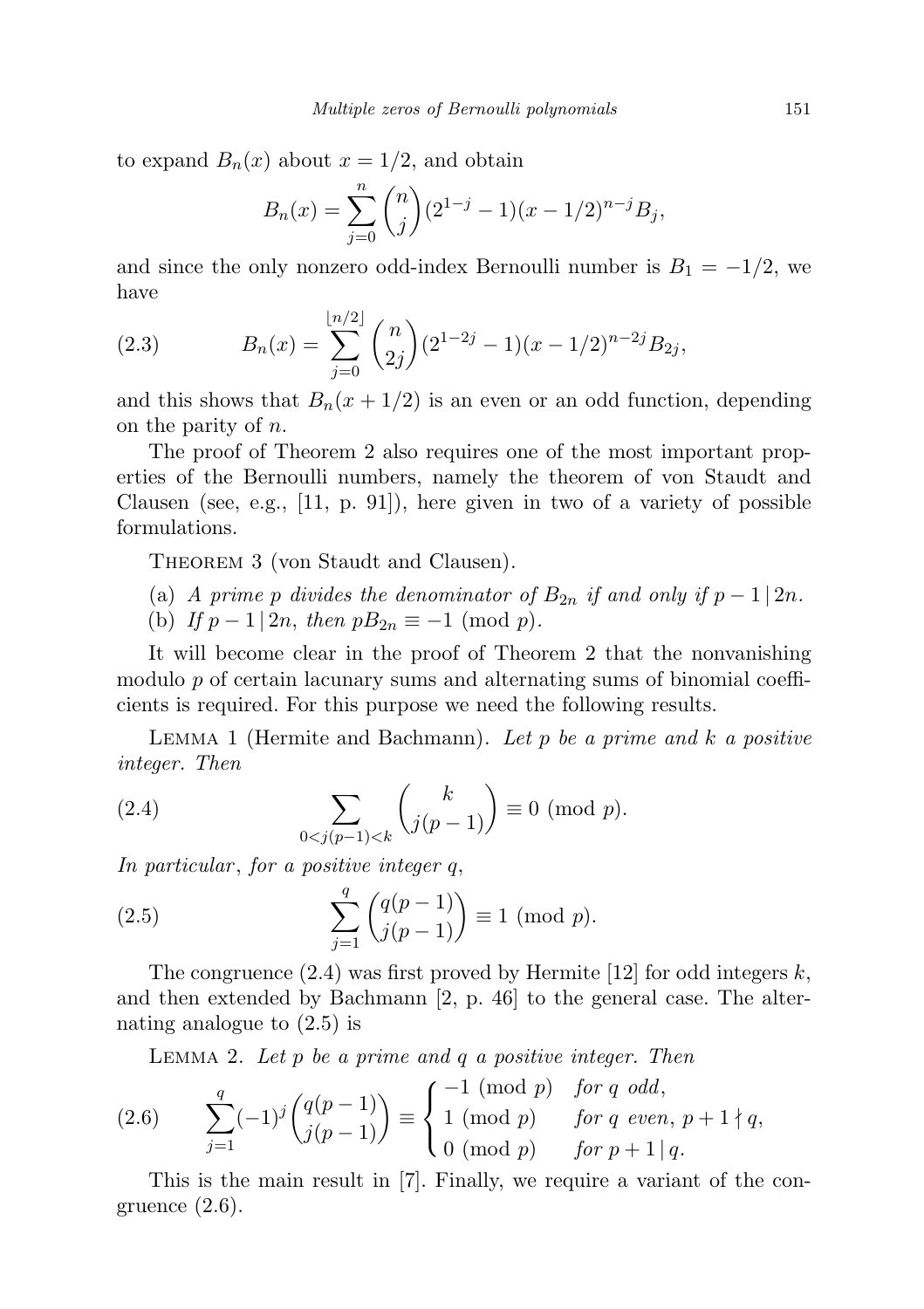LEMMA 3. Let  $p \geq 3$  be a prime and  $q \geq 2$  an even integer. Then

$$
(2.7) \quad \sum_{j=1}^{q-1} (-1)^j \binom{q(p-1)-1}{j(p-1)} \equiv \begin{cases} (p-1)/2 \pmod{p} & when \ p+1 \mid q, \\ 0 \pmod{p} & otherwise. \end{cases}
$$

Proof. Using standard properties of binomial coefficients, we have

$$
\begin{pmatrix} q(p-1) \\ j(p-1) \end{pmatrix} = \begin{pmatrix} q(p-1) - 1 \\ j(p-1) - 1 \end{pmatrix} + \begin{pmatrix} q(p-1) - 1 \\ j(p-1) \end{pmatrix}
$$

$$
= \frac{j}{q} \begin{pmatrix} q(p-1) \\ j(p-1) \end{pmatrix} + \begin{pmatrix} q(p-1) - 1 \\ j(p-1) \end{pmatrix},
$$

and thus

$$
\binom{q(p-1)-1}{j(p-1)} = \frac{q-j}{q} \binom{q(p-1)}{j(p-1)}.
$$

With this identity we get

(2.8) 
$$
\sum_{j=1}^{q-1} (-1)^j {q(p-1)-1 \choose j(p-1)} = \frac{1}{q} \sum_{j=1}^{q-1} (-1)^j (q-j) {q(p-1) \choose j(p-1)} = \frac{1}{q} \sum_{j=1}^{q-1} (-1)^{q-j} j {q(p-1) \choose j(p-1)},
$$

where we have switched the order of summation and used the fact that  $\binom{n}{n}$  $\binom{n}{n-k} = \binom{n}{k}$  $\binom{n}{k}$ . Now, if q is even, then by adding the two expressions on the right of (2.8) we obtain

$$
2\sum_{j=1}^{q-1}(-1)^j\binom{q(p-1)-1}{j(p-1)} = \sum_{j=1}^q(-1)^j\binom{q(p-1)}{j(p-1)} - 1,
$$

and the congruence (2.7) follows immediately from the second and third parts of  $(2.6)$ . ■

3. Proof of Theorem 2. By Brillhart's result (Theorem 1) we may restrict our attention to even-index Bernoulli polynomials, and we know that any multiple zero of  $B_{2m}(x)$  must be a zero of  $x^2 - x - b$ , with b a positive integer. Let  $x_b$  be such a zero, and assume it is a multiple zero of  $B_{2m}(x)$  for a fixed m. Then it is also a zero of  $B_{2m-1}(x)$ . Our goal is to lead this to a contradiction.

We begin by noting that

$$
4(xb - 1/2)2 = 4xb2 - 4xb + 1 = 4b + 1.
$$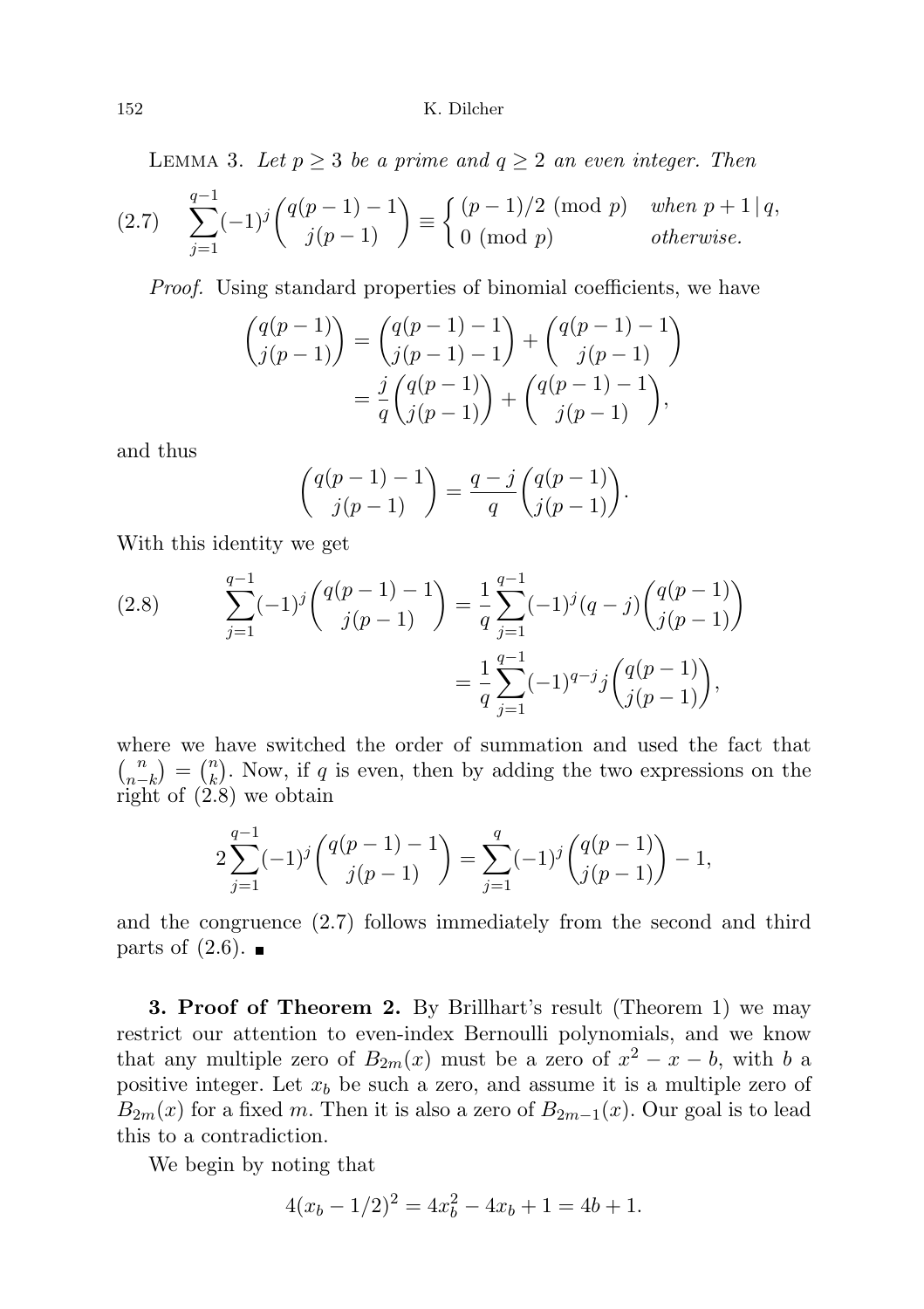Then by (2.3) we have

(3.1) 
$$
2^{2m} B_{2m}(x_b) = \sum_{j=0}^{m} {2m \choose 2j} (4b+1)^{m-j} (2-2^{2j}) B_{2j},
$$

$$
(3.2) \quad 2^{2m-1}\sqrt{4b+1}\,B_{2m-1}(x_b) = \sum_{j=0}^{m-1} \binom{2m-1}{2j} (4b+1)^{m-j} (2-2^{2j}) B_{2j}.
$$

We first consider the right-hand side of  $(3.1)$ . Let p be an odd prime such that  $p-1/2m$ . We distinguish between three cases.

(i) Suppose that we can find such a prime p with the additional property that  $p | 4b + 1$ . Then all the terms on the right of (3.1), with the exception of the last one (for  $j = m$ ), are divisible by p or, when  $p = 3$  and  $j = m - 1$ , are p-integral. Hence we get from (3.1),

$$
p2^{2m}B_{2m}(x_b) \equiv (2 - 2^{2m}) pB_{2m} \pmod{p}.
$$

Now, by Fermat's little theorem we have

$$
2^{2m} \equiv 1 \pmod{p} \quad \text{and} \quad 2 - 2^{2m} \equiv 1 \pmod{p}.
$$

With the theorem of von Staudt and Clausen (Theorem 3(b)) we then get

$$
pB_{2m}(x_b) \equiv -1 \pmod{p},
$$

which means that  $B_{2m}(x_b)$  cannot vanish.

(ii) Suppose that we have in fact  $p - 1 = 2m$ . Then by the von Staudt– Clausen theorem all terms on the right-hand side of  $(3.1)$ , for  $0 \le j \le m$ , are p-integral, while the final term  $(2 - 2^{p-1})pB_{p-1}$  has p in the denominator, which is not cancelled since  $2^{p-1} \equiv 1 \pmod{p}$ . This means that  $B_{2m}(x_b)$ cannot vanish for any b.

(iii) Suppose there is no odd prime satisfying cases (i) or (ii); so let  $p$  be an odd prime with  $p-1/2m$  but  $p-1 < 2m$  and  $p \nmid 4b+1$ . Now set

$$
q = \frac{2m}{p-1}; \quad \text{then} \quad q \in \mathbb{Z}, \, 2 \le q \le m.
$$

Multiply both sides of  $(3.1)$  by p, and note that by the von Staudt–Clausen theorem we have

(3.3) 
$$
pB_{2j} \equiv \begin{cases} -1 \pmod{p} & \text{when } 2j = r(p-1), r = 1, 2, ..., q, \\ 0 \pmod{p} & \text{for all other } j. \end{cases}
$$

Furthermore, for  $2j = r(p-1)$  we have by Fermat's little theorem,

(3.4) 
$$
2 - 2^{2j} \equiv 1 \pmod{p}
$$
,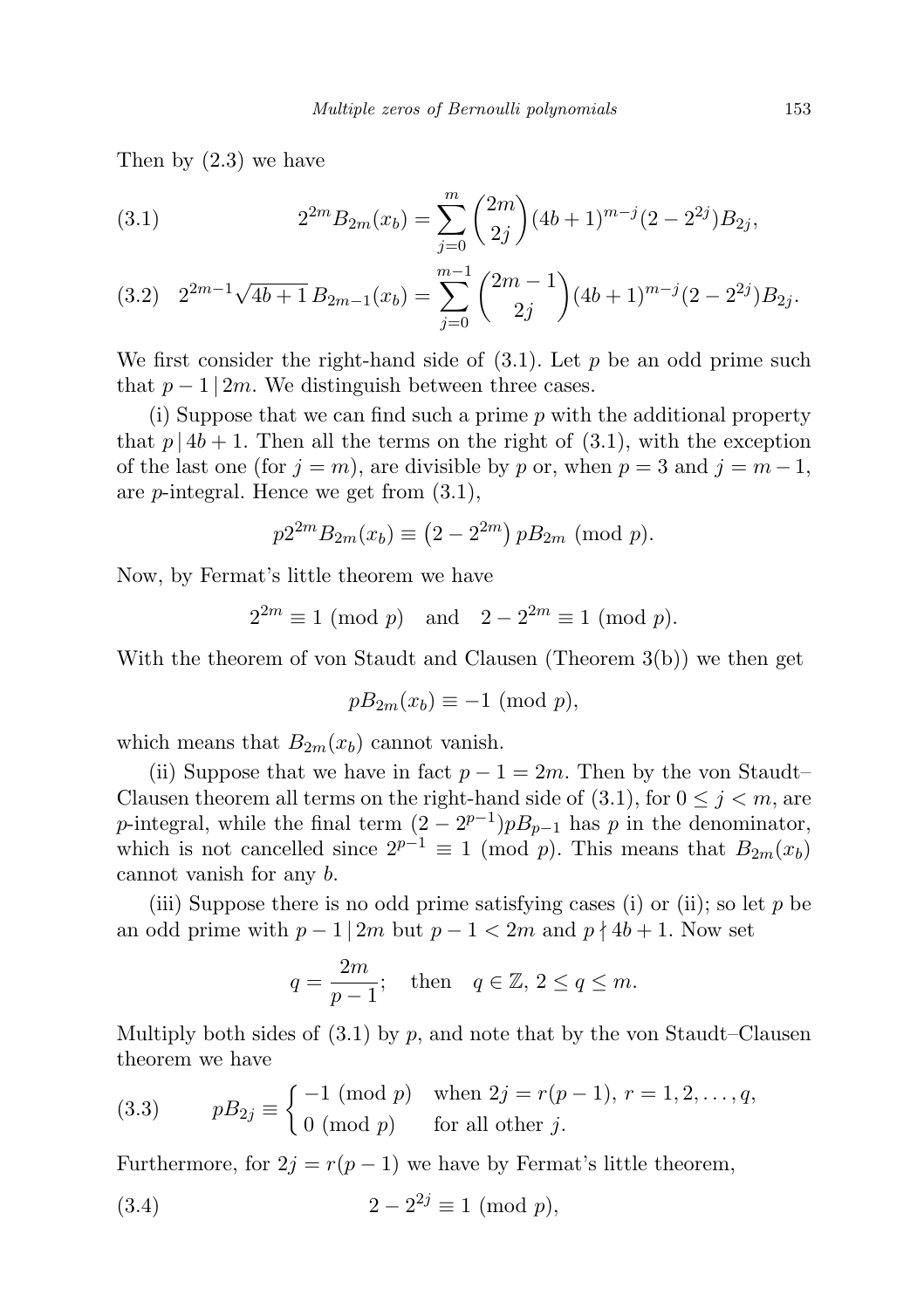and since  $p \nmid 4b + 1$ ,

(3.5) 
$$
(4b+1)^j = ((4b+1)^{(p-1)/2})^r \equiv \varepsilon_b^r \pmod{p},
$$

where by Euler's criterion we have

$$
\varepsilon_b = \begin{cases} 1 & \text{if } 4b + 1 \text{ is a quadratic residue } (mod p), \\ -1 & \text{otherwise.} \end{cases}
$$

With  $(3.3)$ ,  $(3.4)$ , and  $(3.5)$ , the identity  $(3.1)$  gives us the congruence

(3.6) 
$$
pB_{2m}(x_b) \equiv -\varepsilon_b^q \sum_{r=1}^q \binom{q(p-1)}{r(p-1)} \varepsilon_b^r \pmod{p}.
$$

When  $\varepsilon_b = 1$ , then by the congruence (2.5) we have

$$
pB_{2m}(x_b) \equiv -1 \pmod{p},
$$

and so  $x_b$  cannot be a zero. When  $\varepsilon_b = -1$ , then Lemma 2 shows that

(3.7) 
$$
pB_{2m}(x_b) \equiv \begin{cases} 0 \pmod{p} & \text{when } p+1 \mid q, \\ \pm 1 \pmod{p} & \text{otherwise.} \end{cases}
$$

Thus the only case that remains open is the case  $p + 1 \mid q$  and  $\varepsilon_b = -1$ , with the other conditions under (iii) above.

To deal with this case, we use the fact that if  $x_b$  is a multiple zero of  $B_{2m}(x)$ , it must be a zero of  $B_{2m-1}(x)$ . Let  $B_{2m-1}(x)$  be the right-hand side of  $(3.2)$ . Then with the congruences  $(3.3)$ ,  $(3.4)$ , and  $(3.5)$ , and with  $\varepsilon_b = -1$  we get, as above,

$$
p\widetilde{B}_{2m-1}(x_b) \equiv -(-1)^q \sum_{r=1}^{q-1} (-1)^r {q(p-1) - 1 \choose r(p-1)} \pmod{p}
$$

$$
\equiv (-1)^{q-1} \frac{p-1}{2} \pmod{p}
$$

when  $p+1 | q$ , where the last congruence follows from Lemma 3. This means that  $B_{2m-1}(x_b)$  cannot be zero, which completes the proof of Theorem 2.

4. Additional remarks. Closely related to the Bernoulli polynomials are the Euler polynomials  $E_n(x)$  which can be defined by the generating function

$$
\frac{2e^{xt}}{e^t + 1} = \sum_{n=0}^{\infty} E_n(x) \frac{t^n}{n!}, \quad |t| < \pi;
$$

see, e.g., [1, Ch. 23]. It was observed by Carlitz [5] that

$$
E_5(x) = (x - 1/2)(x^2 - x - 1)^2,
$$

so that there are indeed multiple zeros. However, Brillhart [3] showed that no other Euler polynomial has multiple zeros.